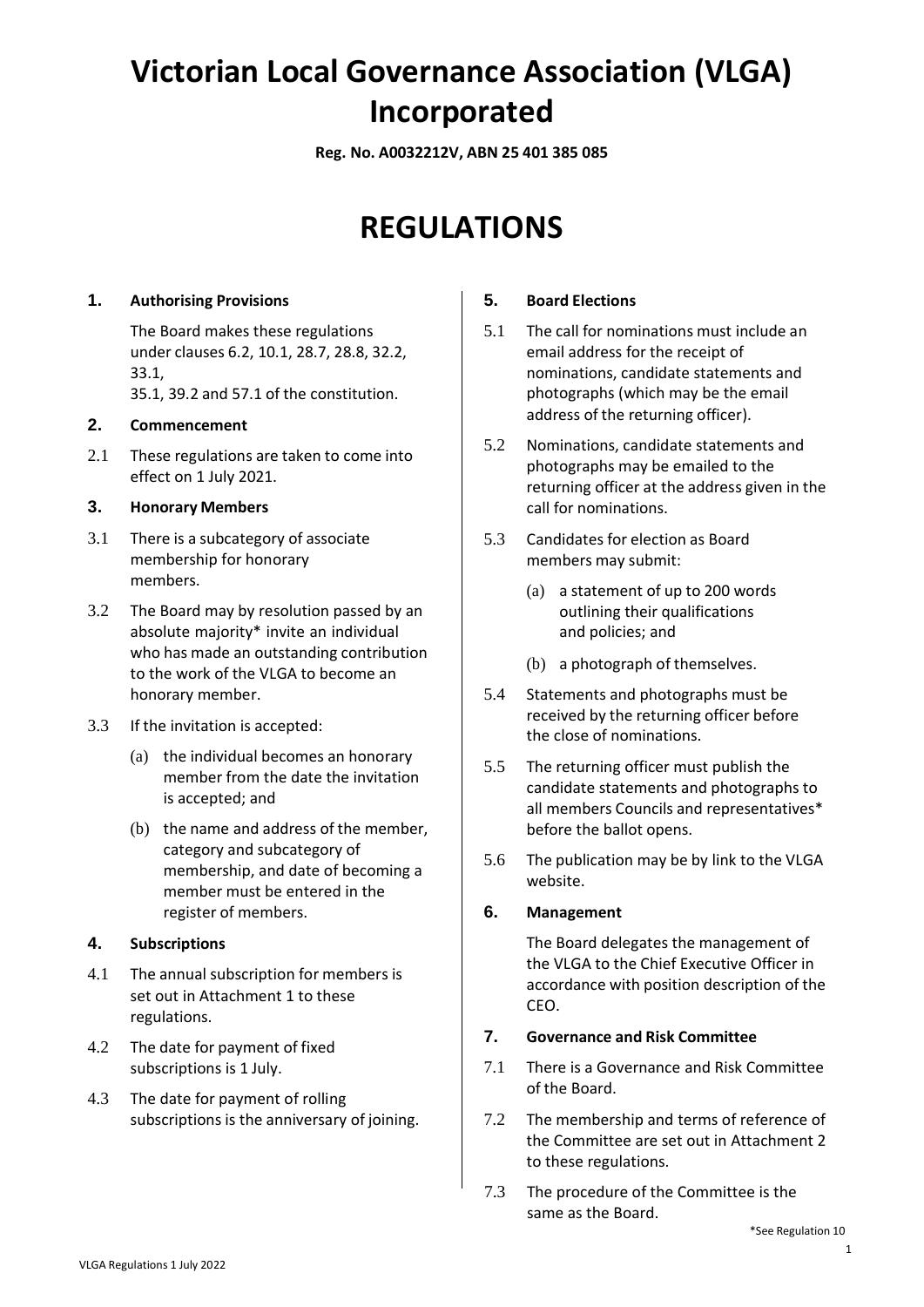#### **8. Remuneration**

- 8.1 In this regulation, "Victorian Government guidelines" means the most recent guidelines for the remuneration by the Victorian Government of members of advisory boards, registration boards and management boards of small organisations (or equivalent document).
- 8.2 Board members are entitled to be remunerated for attending Board and committee meetings at the highest applicable daily rate under the Victorian Government guidelines.
- 8.3 The President or other Board member chairing the meeting is entitled to be remunerated as the Chair under the Victorian Government guidelines.

#### **9. Payments**

All payments by the VLGA must be authorised in accordance with the Accountability Policy in Attachment 3.

#### **10. Interpretation**

These regulations are to be interpreted in the same way as the constitution.